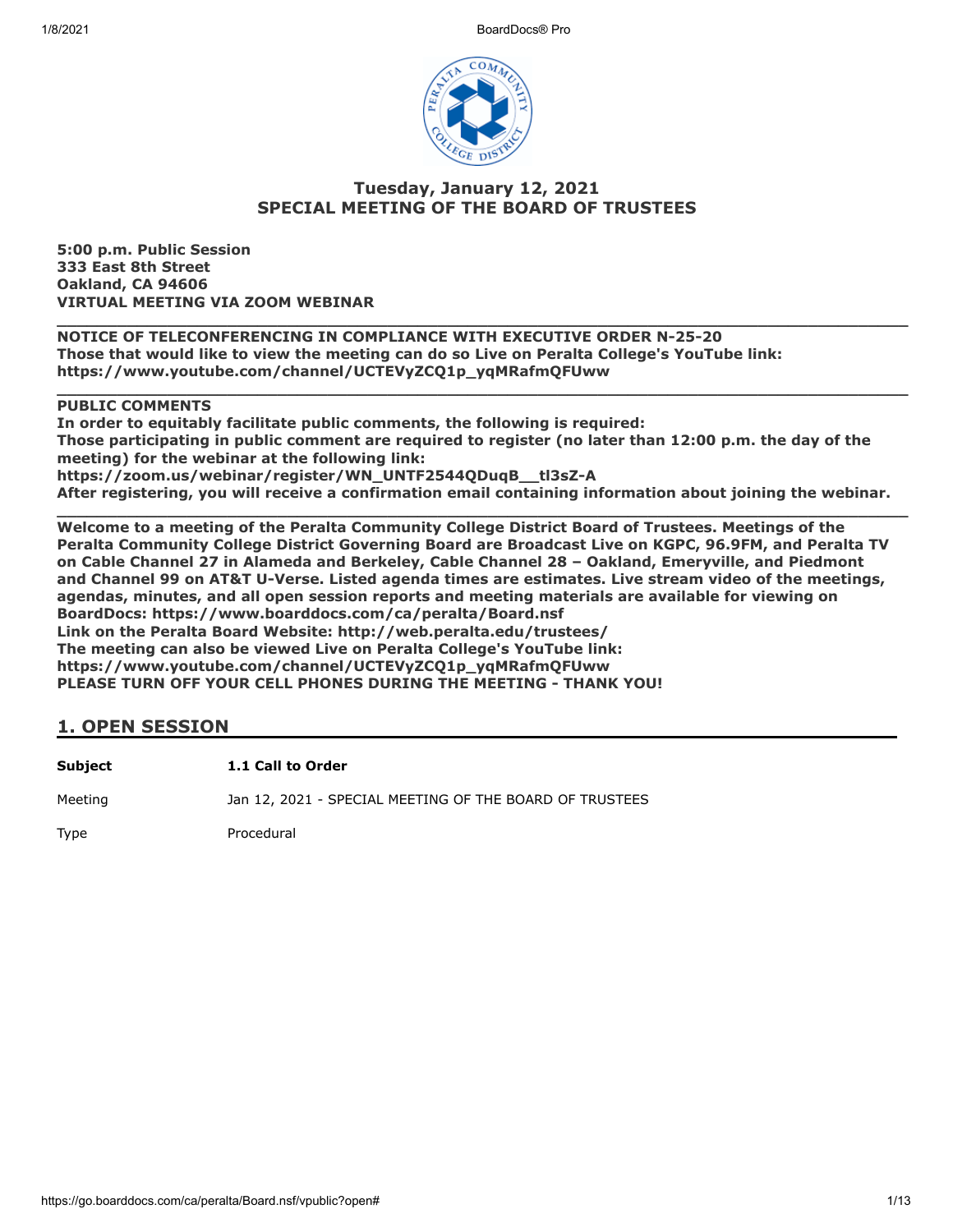| Subject | 1.2 Pledge of Allegiance                                |
|---------|---------------------------------------------------------|
| Meeting | Jan 12, 2021 - SPECIAL MEETING OF THE BOARD OF TRUSTEES |
| Type    | Procedural                                              |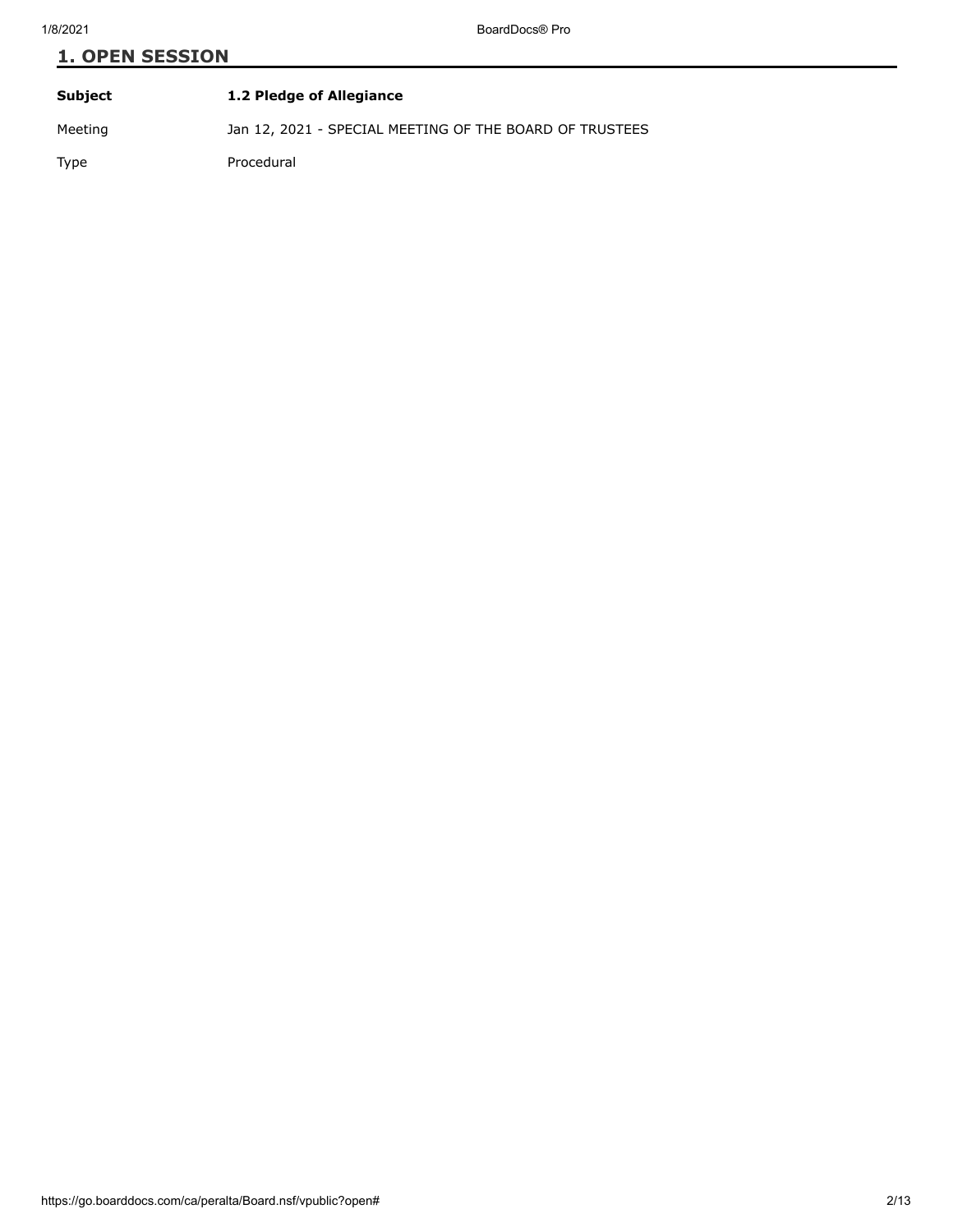| Subject | 1.3 Roll Call                                           |
|---------|---------------------------------------------------------|
| Meeting | Jan 12, 2021 - SPECIAL MEETING OF THE BOARD OF TRUSTEES |
| Type    | Procedural                                              |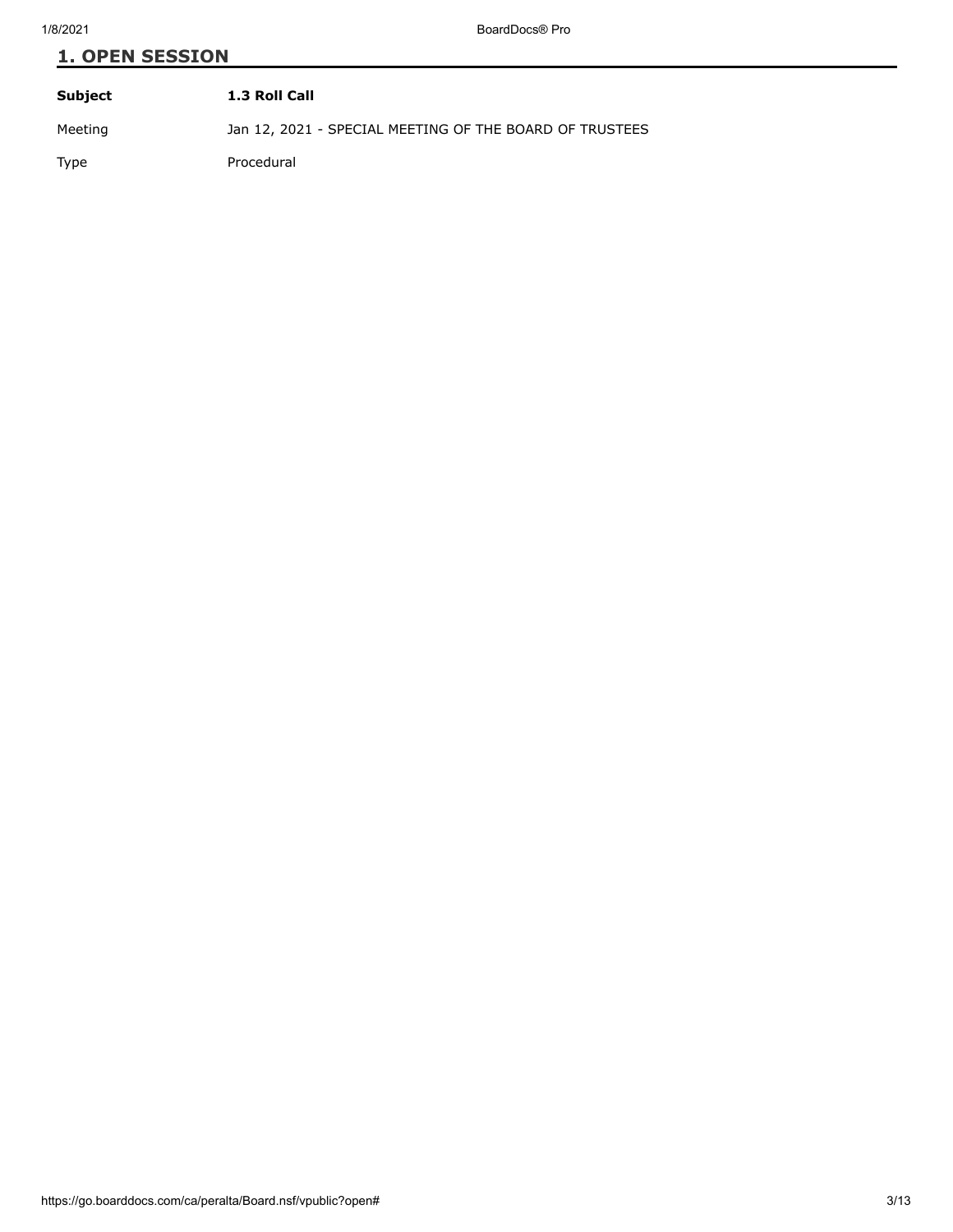| Subject | 1.4 Approval of the Agenda                              |
|---------|---------------------------------------------------------|
| Meeting | Jan 12, 2021 - SPECIAL MEETING OF THE BOARD OF TRUSTEES |
| Type    | Action                                                  |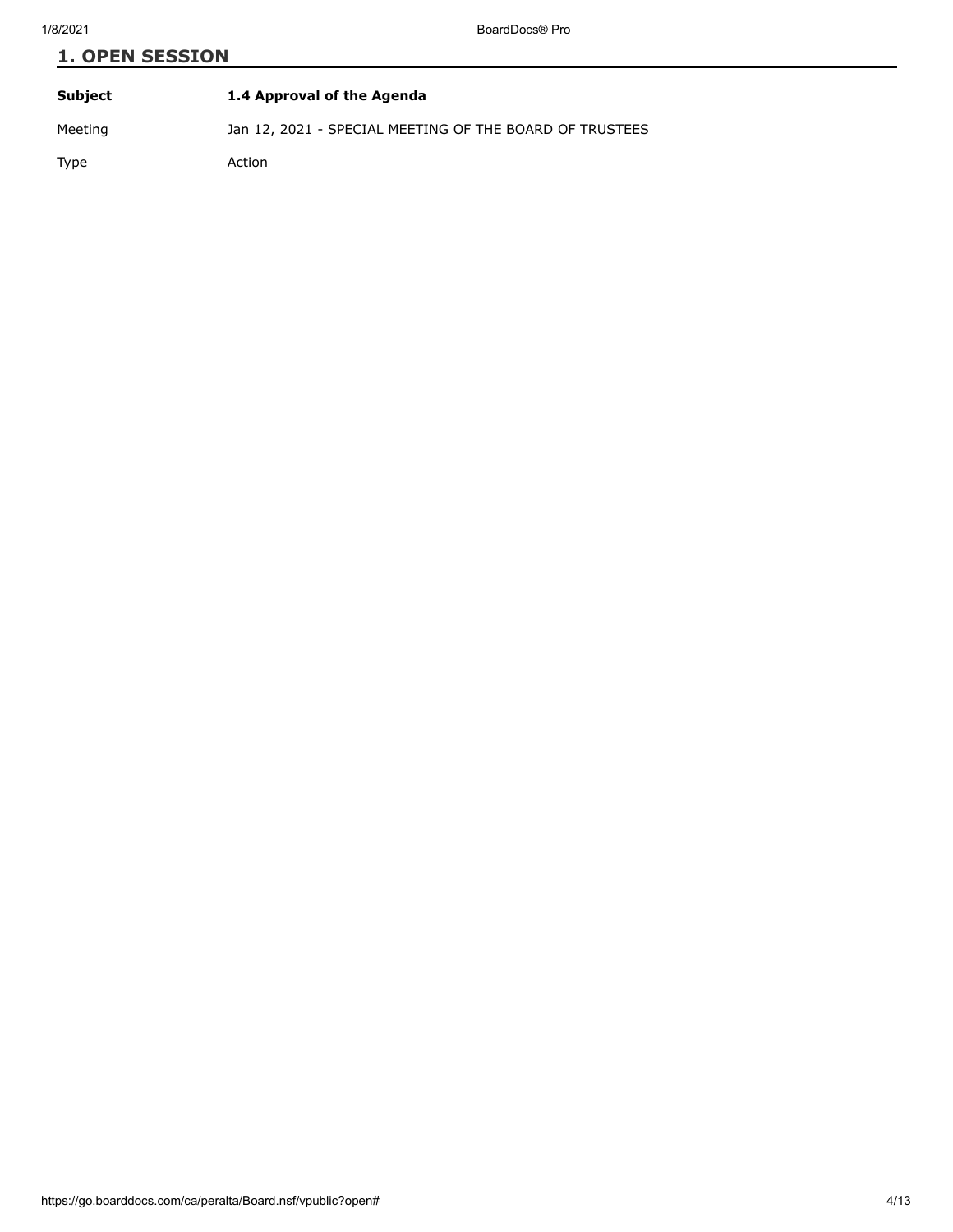| <b>Subject</b>  | 1.5 Approval of the Minutes                             |
|-----------------|---------------------------------------------------------|
| Meeting         | Jan 12, 2021 - SPECIAL MEETING OF THE BOARD OF TRUSTEES |
| Type            | Action, Minutes                                         |
| Preferred Date  | Jan 12, 2021                                            |
| Absolute Date   | Jan 12, 2021                                            |
| Fiscal Impact   | No                                                      |
| <b>Budgeted</b> | No                                                      |
|                 |                                                         |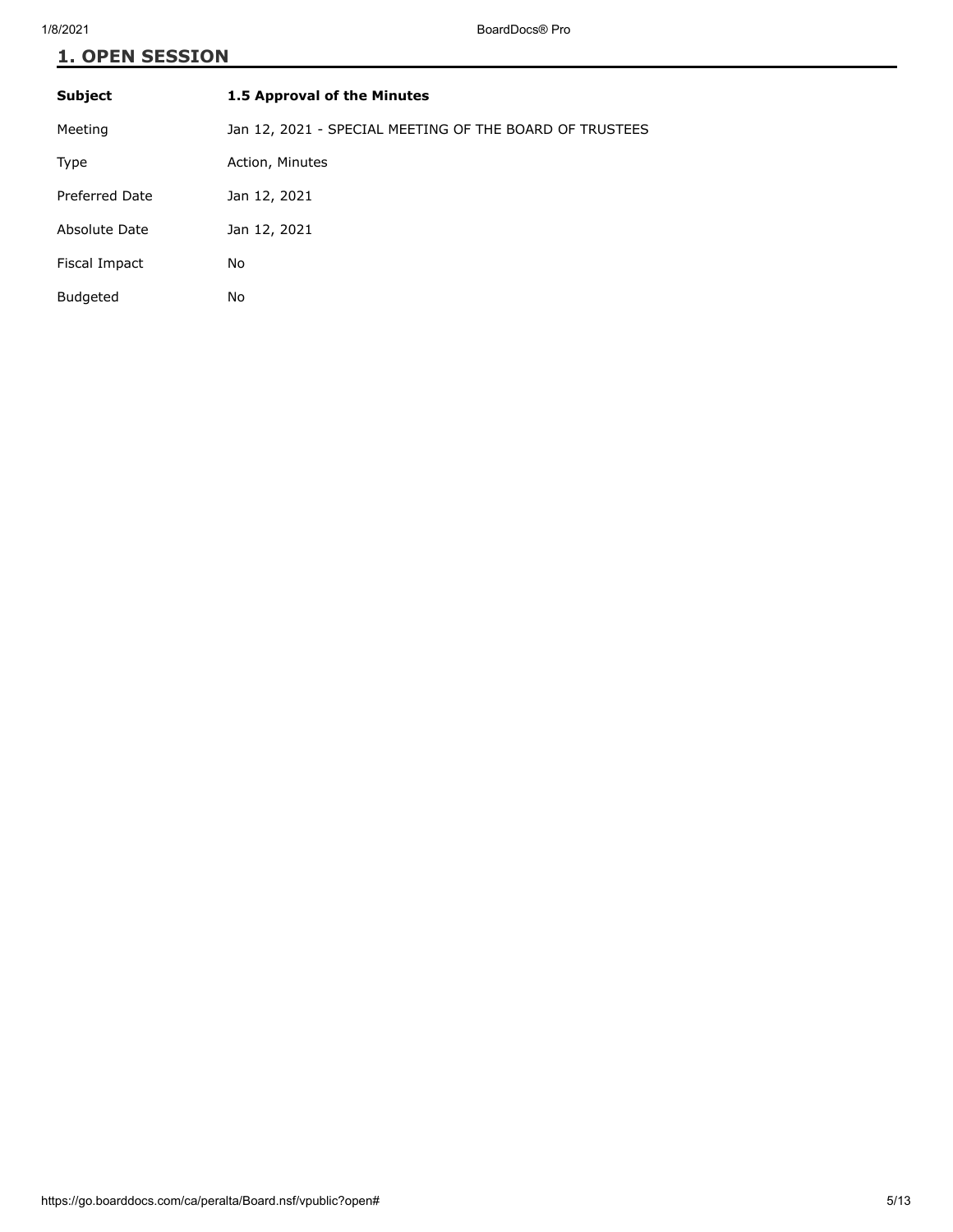#### **Subject 1.6 Public Communication**

Meeting Jan 12, 2021 - SPECIAL MEETING OF THE BOARD OF TRUSTEES

Type Information

At this time, the Board of Trustees will listen to communication from the public on matters that are not on the agenda and are within the Board's jurisdiction. Under provisions of the Brown Act, the Board and District staff are prohibited from discussing or taking action on oral requests that are not part of the agenda, but may respond briefly. A maximum of 15 minutes (up to 3 minutes per individual) will be provided for speakers under this agenda section, at the Board President's discretion. A speaker's card must be completed to request to address the Board. Requests to speak which cannot be honored within the time limit will be scheduled for subsequent meetings in the order received. Persons addressing items included on the agenda will be heard at the time the item is considered, and comments on tangential issues not directly related to the item may be ruled out of order. Cards must be received prior to the Board's consideration of the item and are honored in the order the cards are received. A speaker may yield time to another speaker up to a limit of 6 additional minutes, with no more than 5 speakers on the issue, where both have completed a speaker's card, and the yielder must identify him/herself to the Board. Speakers are asked to submit any materials to the Board Clerk and shall not approach the dais during meetings. (Please lineup when your name is called.) Further direction is provided in Board Policy and Administrative Procedure 2345 Public Participation at Board Meetings.

#### **<http://web.peralta.edu/trustees/board-policies/>**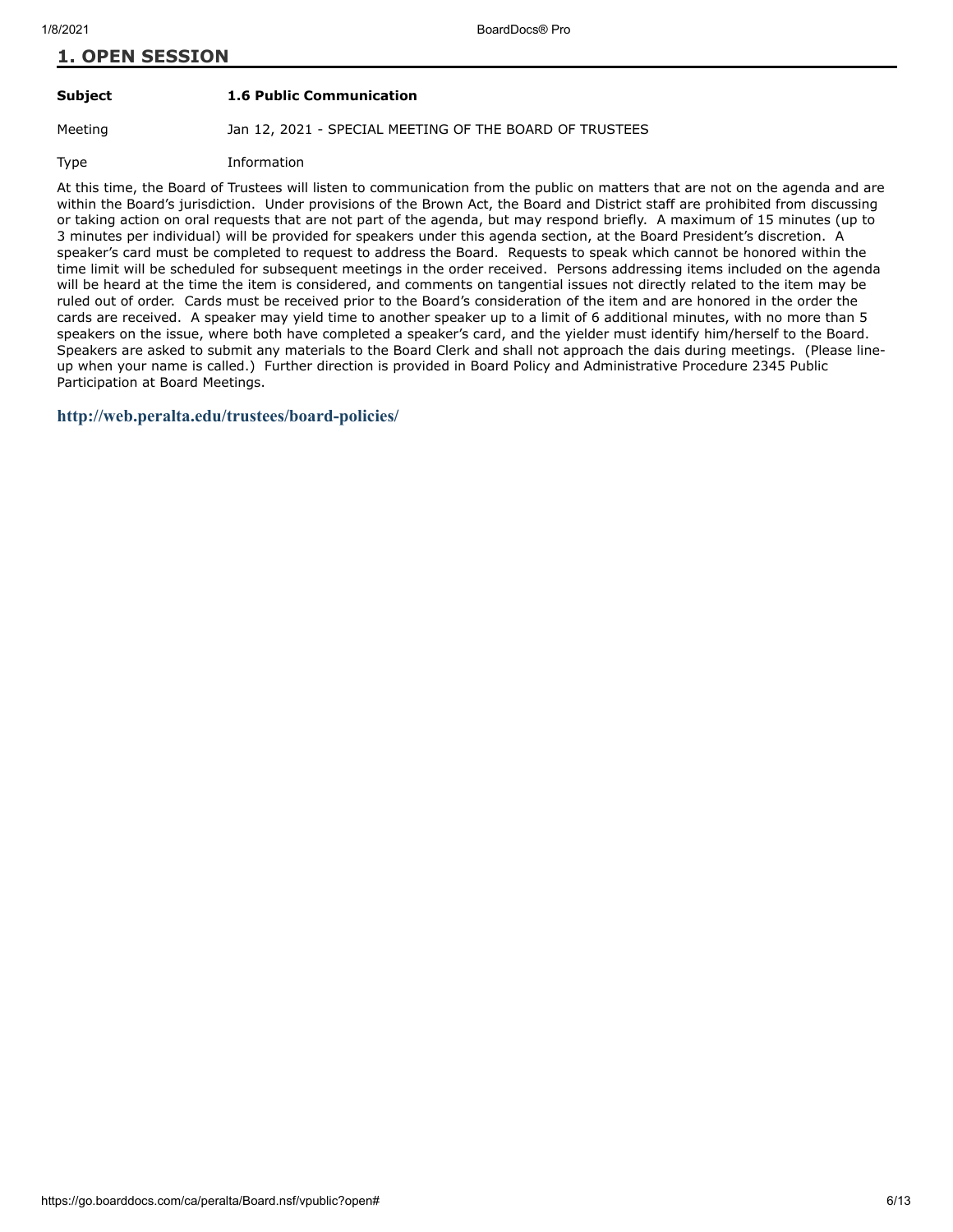### **Subject 2.1 Consider Selecting a Firm to Assist the District in Conducting a Nationwide Search for a New PCCD Chancellor. Presenter: Board President Cindi Napoli-Abella Reiss.**

Meeting Jan 12, 2021 - SPECIAL MEETING OF THE BOARD OF TRUSTEES

Type **Action** 

Preferred Date Jan 12, 2021

Absolute Date Jan 12, 2021

**TO: Peralta Board of Trustees**

**FROM: Dr. Cindi Napoli-Abella Reiss, Board President**

#### **PREPARED BY: Socorro Taylor**

#### **BACKGROUND/ANALYSIS:**

The new Chancellor for the District would be expected to start on July 1, 2021. In accordance with Board Policy 2431 Chancellor Selection, the Board may select consultants to serve the Selection Committee. Four search firms are under consideration to help the District with its nationwide search for a new Chancellor. These firms are scheduled to make brief presentations at this Special Board meeting. After the presentations, the Board may deliberate and select a search consultant to begin the search. The schedules are as follows:

**AGB Search** (Dedicated to client success and to providing an efficient and effective search)

Presenter: (5:15 p.m. – 5:30 p.m.)

Roderick McDavis, Managing Principal  $\bullet$ 

**Myers McRae** (A National Higher Education Search Firm)

Presenters: (5:35 p.m. - 5:50 p.m.)

- · Emily Parker Myers, Chief Executive Officer
- · Kenny Daugherty, President

**RH Perry & Associates** (Search Counsel to Higher Education)

Presenters: (5:55 p.m. – 6:10 p.m.)

- · Paul Doeg, President and Chief Operating Officer
- · Jesse Thompson, Senior Consultant & Director of Community College Searches
- · John Hutchinson, Senior Consultant

**Spelman Johnson** (Recognized for their work in identifying and recruiting outstanding leaders in education, advocacy associ impact organizations)

Presenter: (6:15 p.m. – 6:30 p.m.) Ellen Heffernan, President  $\bullet$ 

#### **DELIVERABLES/SCOPE OF WORK:**

The selected firm will assist the District in conducting a nationwide search for a new Peralta Chancellor.

#### **ANTICIPATED COMPLETION DATE:**

July 1, 2021

#### **EVALUATION AND RECOMMENDED ACTION:**

The Board of Trustees will select the search firm and enter into a contract with the selected firm.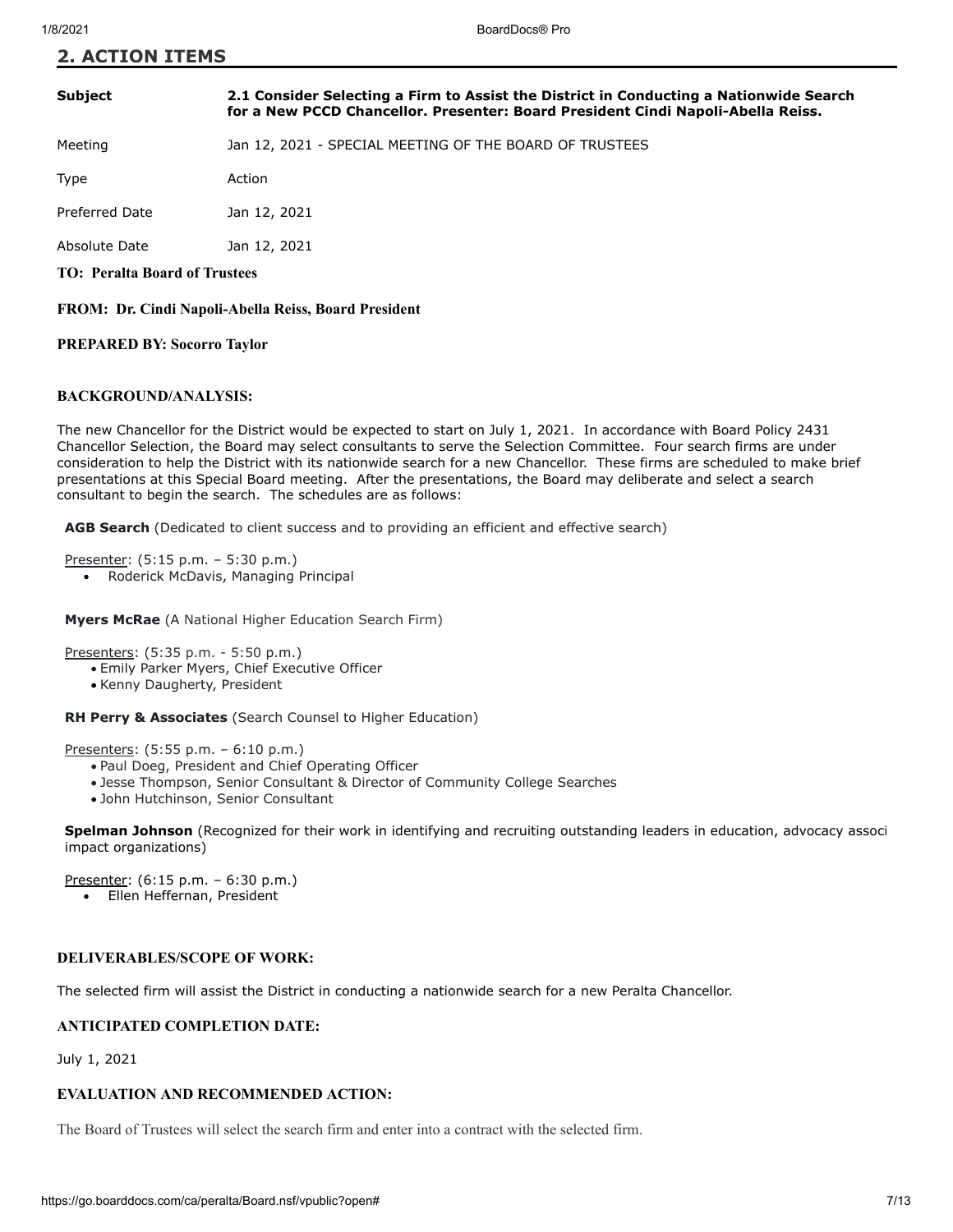File Attachments [Revised AGB Search Proposal - Peralta Community College District - Chancellor\\_Revised\\_12132020.pdf \(1,203 KB\)](https://go.boarddocs.com/ca/peralta/Board.nsf/files/BX32CT7D1D9D/$file/Revised%20AGB%20Search%20Proposal%20-%20Peralta%20Community%20College%20District%20-%20Chancellor_Revised_12132020.pdf) [Myers McRae PCCD District Chancellor Search Proposal 2021.pdf \(576 KB\)](https://go.boarddocs.com/ca/peralta/Board.nsf/files/BX32CV7D2146/$file/Myers%20McRae%20PCCD%20District%20Chancellor%20Search%20Proposal%202021.pdf) [RH Perry Proposal.pdf \(1,262 KB\)](https://go.boarddocs.com/ca/peralta/Board.nsf/files/BX32CZ7D24F0/$file/RH%20Perry%20Proposal.pdf) [Spelman Johnson's Proposal.pdf \(834 KB\)](https://go.boarddocs.com/ca/peralta/Board.nsf/files/BX32D67D55D8/$file/Spelman%20Johnson)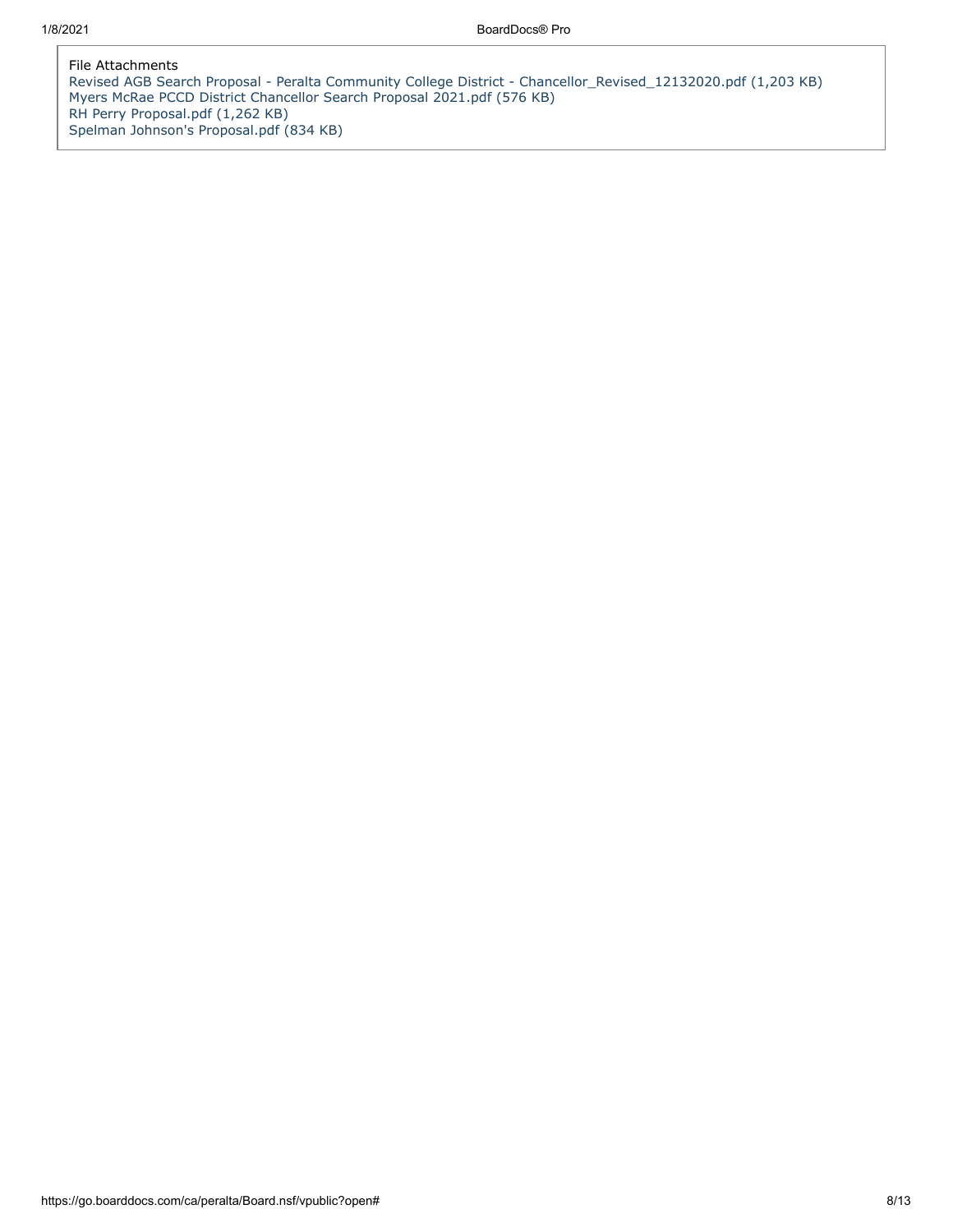#### **Subject 2.2 Consider Selecting Three Community Members, from the Board of Trustees' Nominees, who will Serve on the Chancellor Selection Committee in Accordance with Board Policy 2431 Chancellor Selection. Presenter: Board President Cindi Napoli-Abella Reiss.**

Meeting Jan 12, 2021 - SPECIAL MEETING OF THE BOARD OF TRUSTEES

Type Action

Preferred Date Jan 12, 2021

Absolute Date Jan 12, 2021

**TO: Peralta Board of Trustees**

**FROM: Dr. Cindi Napoli-Abella Reiss, Board President**

#### **PREPARED BY: Socorro Taylor**

#### **BACKGROUND/ANALYSIS:**

In accordance with Board Policy 2431 Chancellor Selection, in addition to the appointments from various constituency groups, the Chancellor Selection Committee shall consist of up to three (3) community members. The Board will choose three community members from the nominations received from the Trustees.

The nominees are as follows:

- Richard Sherratt, former Vice Mayor of Alameda; Trustee and Past President of the CSU East Bay Educational Foundation
- Pamela Drake, a community activist and is currently an elected member of the Alameda County Democratic Central Committee (ACDCC)
- Lailan Sandra Huen, Oakland Unified School District's Director/Program Manager/Specialist supporting struggling students across 86 schools and 45 ethnicities through the Office of Equity
- Jack Kurzweil, San Jose State University Emeritus Faculty, Electrical Engineering
- Vernon Nakahara, Retired Alameda Superior Court Judge
- Steve Manning, Former Alameda County Auditor-Controller
- Josie Camacho, Retired Executive Secretary-Treasurer, Alameda County Labor Council, AFL-CIO
- Joyce Guy, Executive Director of West Oakland Job Resource Center

### **DELIVERABLES/SCOPE OF WORK:**

N/A

## **ANTICIPATED COMPLETION DATE:**

N/A

## **EVALUATION AND RECOMMENDED ACTION:**

The Board of Trustees will select three community members from the nominations made by the Board of Trustees.

File Attachments [01-12-21 Board's Community Members' Nominees Information.pdf \(1,534 KB\)](https://go.boarddocs.com/ca/peralta/Board.nsf/files/BX429K7B2062/$file/01-12-21%20Board)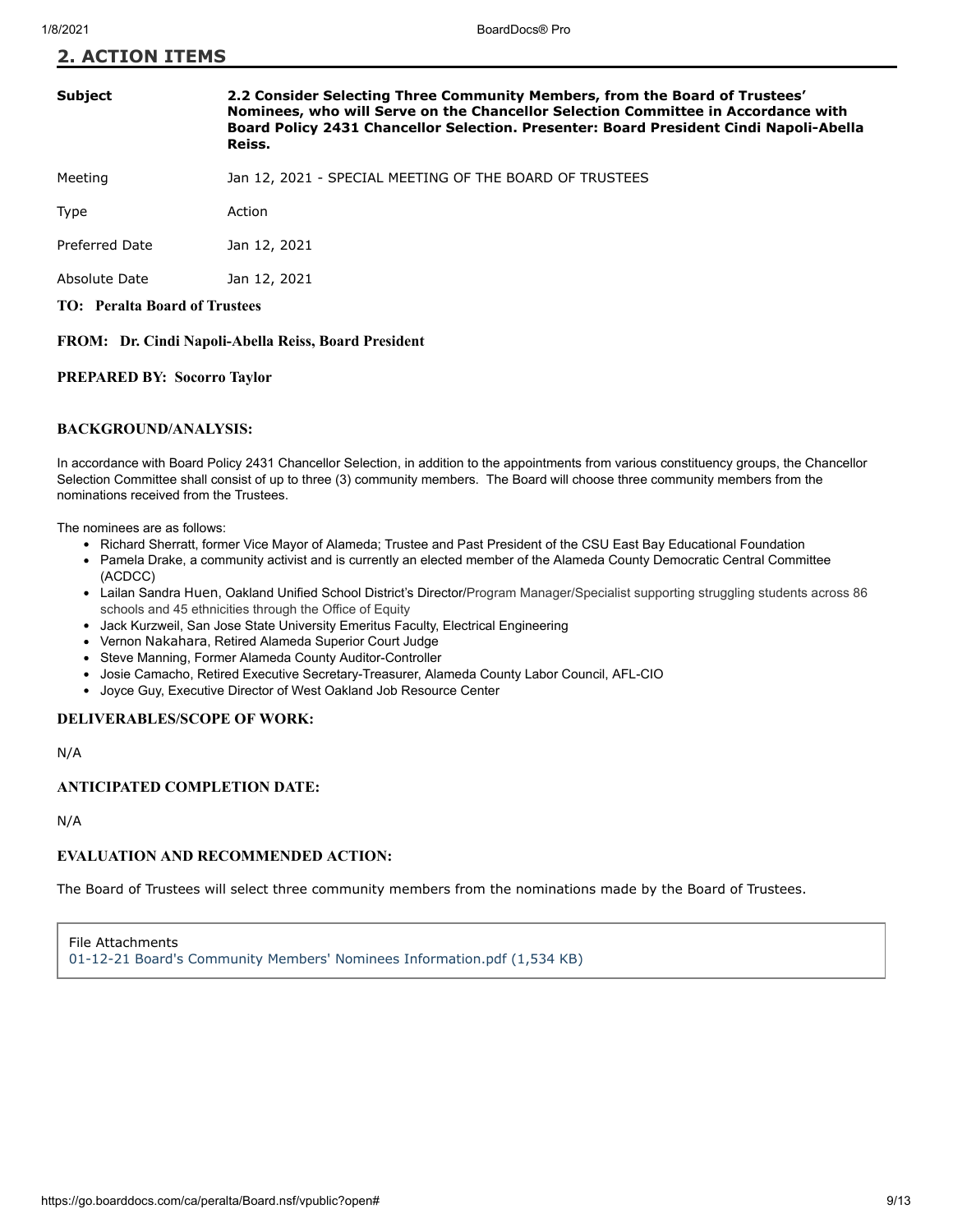#### **Subject 2.3 Consider Approval of the Appointees from Constituency Groups to Form the Chancellor Selection Committee. Presenter: Board President Cindi Napoli-Abella Reiss.**

Meeting Jan 12, 2021 - SPECIAL MEETING OF THE BOARD OF TRUSTEES

Type **Action** 

Preferred Date Jan 12, 2021

Absolute Date Jan 12, 2021

**TO: Peralta Board of Trustees**

**FROM: Dr. Cindi Napoli-Abella Reiss, Board President** 

**PREPARED BY: Socorro Taylor**

### **BACKGROUND/ANALYSIS:**

In accordance with Board Policy 2431 Chancellor Selection, the following constituency groups have appointed their representatives to serve on the Chancellor Selection Committee: District Academic Senate (2), District Classified Senate (1), Peralta Federation of Teachers (2), SEIU Local 1021 (2), IUOE Local 39 (1), Administrators (2), and Students (2). The Community Members (3) were chosen by the Board of Trustees.

The following individuals were appointed to serve on the Chancellor Selection Committee:

| Member                                                                           | Representing               |
|----------------------------------------------------------------------------------|----------------------------|
| Jennifer Shanoski, PFT President                                                 | <b>PFT</b>                 |
| Francis Howard, Librarian                                                        | <b>PFT</b>                 |
| Donald Moore, District Academic<br>Senate President                              | District Academic Senate   |
| Eleni Gastis, Laney Faculty Senate<br>President                                  | District Academic Senate   |
| Richard Thoele, SEIU President,<br>Peralta Chapter                               | SEIU Local 1021            |
| Benny Aranda, Asst. Chief<br><b>Stationary Engineer</b>                          | Local 39                   |
| Terrence Fisher, District Classified<br>Senate President                         | District Classified Senate |
| Liam Zu, President of Associated<br>Students of Berkeley City College            | <b>Students</b>            |
| Maya Henderson, Treasurer of<br>Associated Students of Merritt<br>College        | Students                   |
| Rudy Besikof, Laney College<br>President                                         | Administrators             |
| Royl Roberts, Interim Special<br>Assistant to the Chancellor & Chief<br>of Staff | Administrators             |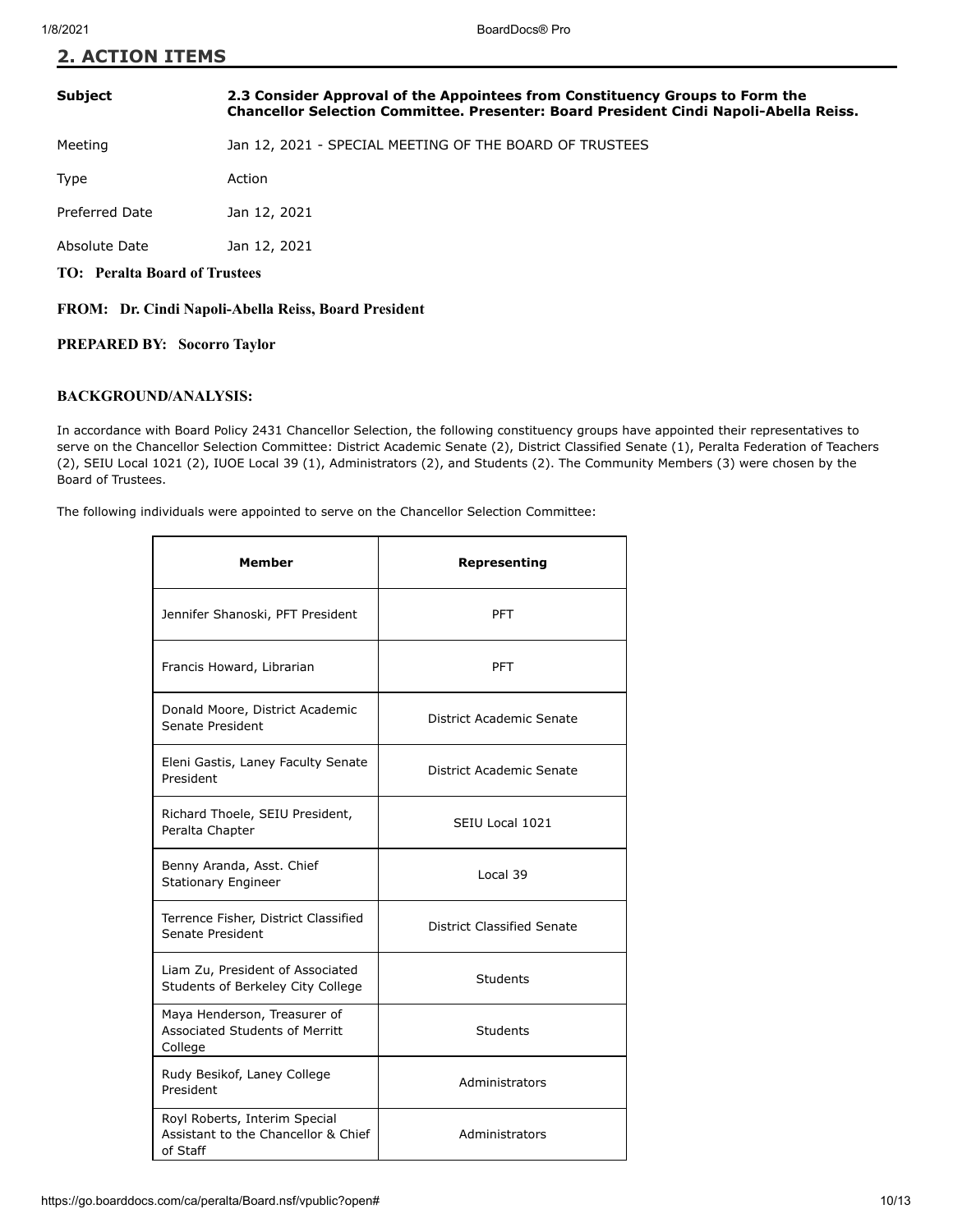# **DELIVERABLES/SCOPE OF WORK:**

N/A

## **ANTICIPATED COMPLETION DATE:**

N/A

## **EVALUATION AND RECOMMENDED ACTION:**

The Board will approve the appointees from various constituency groups to form the Chancellor Selection Committee.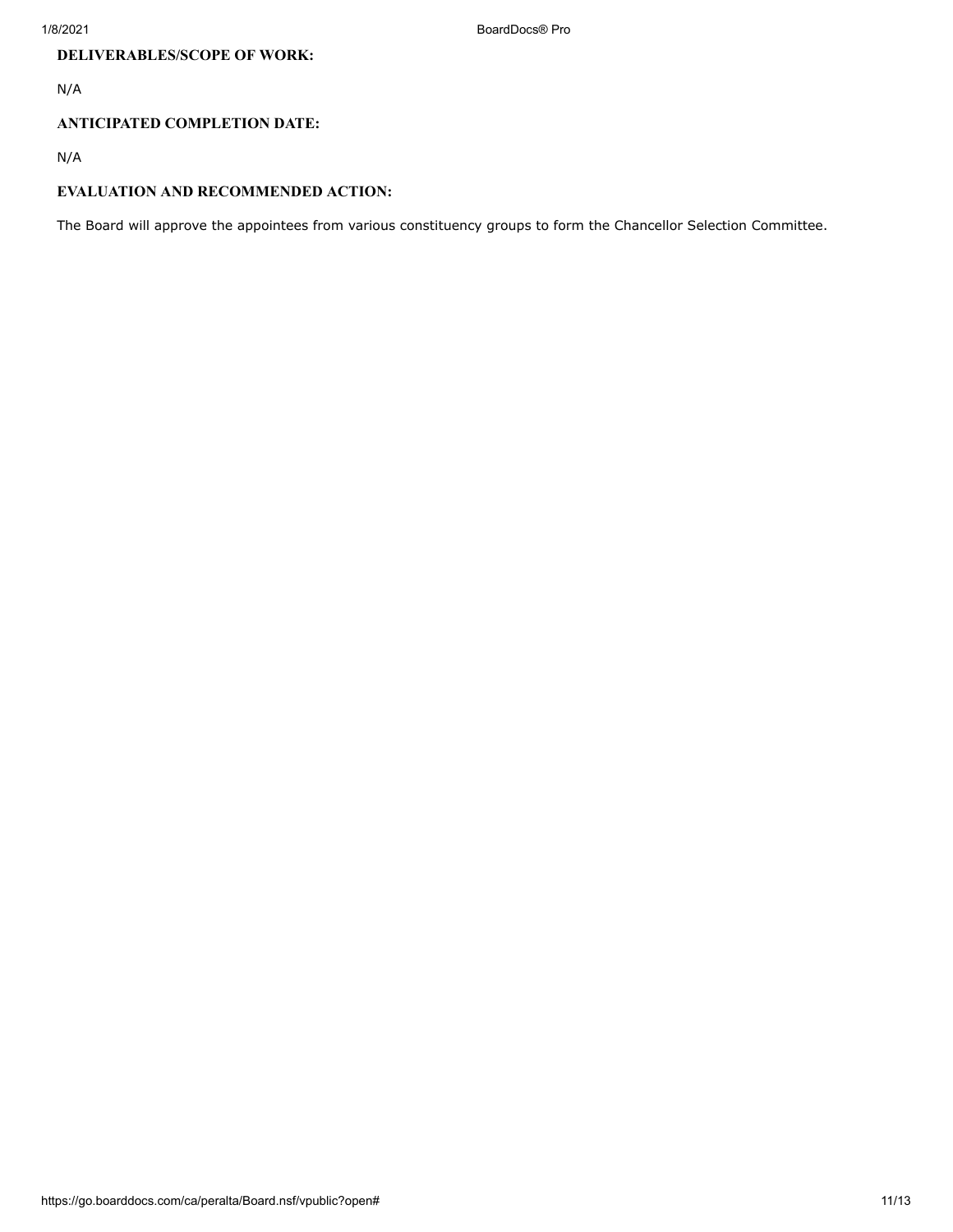### **Subject 2.4 Consider Approval of Revisions to Board Policy 2431 Chancellor Selection. Presenter: Board President Cindi Napoli-Abella Reiss.**

Meeting Jan 12, 2021 - SPECIAL MEETING OF THE BOARD OF TRUSTEES

Type **Action** 

Preferred Date Jan 12, 2021

Absolute Date Jan 12, 2021

**TO: Peralta Board of Trustees**

**FROM: Dr. Cindi Napoli-Abella Reiss, Board President**

#### **PREPARED BY: Socorro Taylor**

#### **BACKGROUND/ANALYSIS:**

Board Policy 2431 is presented with revisions for the Board's consideration to seek to address questions and issues that arose in prior chancellor searches. The recommended revisions are highlighted in the attachment.

Board Policy 2410 regarding board policy development provides that changes to board policies are introduced through the consultative process. Due to the need to amend and clarify Board Policy 2431 as the next Chancellor search is beginning, Acting Vice Chancellor McKinley consulted with academic and classified senate leaders and PFT to seek their expedited review of the suggested amendments. Acknowledging that these recommended revisions have not gone through the full consultative process, this is presented to the Board for consideration after receiving input from both faculty and classified leadership.

#### **DELIVERABLES/SCOPE OF WORK:**

N/A

#### **ANTICIPATED COMPLETION DATE:**

N/A

#### **EVALUATION AND RECOMMENDED ACTION:**

It is recommended that the Board approve the revisions to Board Policy 2431 Chancellor Selection.

File Attachments [BP-2431-Chancellor-Selection - Update Draft 12-23-2020. FINAL.pdf \(82 KB\)](https://go.boarddocs.com/ca/peralta/Board.nsf/files/BX3V9G790593/$file/BP-2431-Chancellor-Selection%20-%20Update%20Draft%2012-23-2020.%20FINAL.pdf)